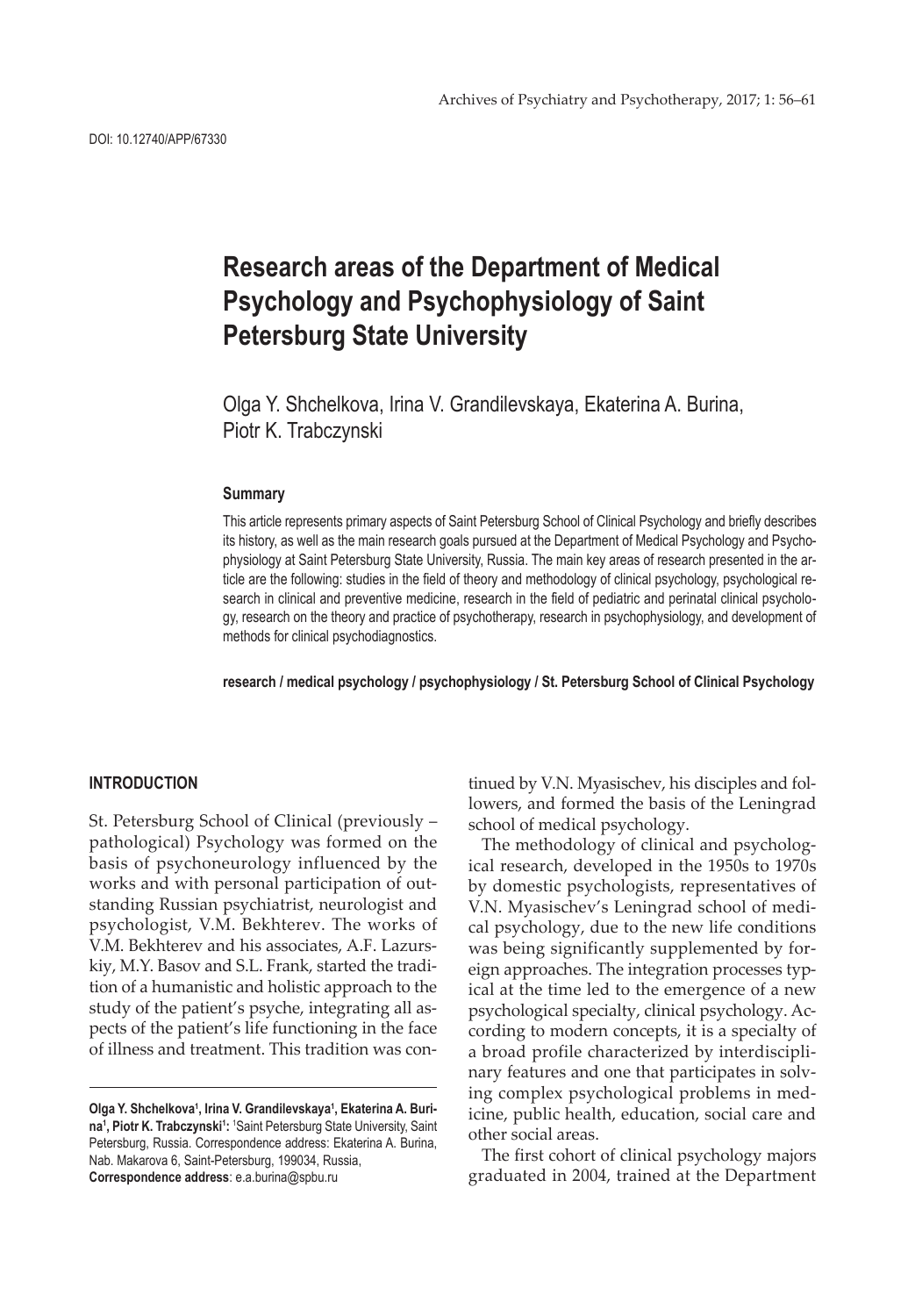of Medical Psychology and Psychophysiology, the Faculty of Psychology of St. Petersburg State University. The Department was established on the basis of the medical psychology specialisation at the Faculty in 1966 at the initiative of V.N. Myasischev [1]. The concept is based on the ideas of the founders of the psychological school at Leningrad University. Staff of the St. Petersburg Institute of Neuropsychiatry named after V.M. Bekhterev played a major role in the creation of the Department.

A personal approach to the patient in conjunction with the study of the role of the neurophysiological processes in the mechanisms of psychic phenomena, the nature of the psychosomatic interaction mechanisms of mental adaptation and compensation in the face of illness, and conditions that threaten the development of the disease, constitute the basic research directions of the Department of Medical Psychology and Psychophysiology. However, it should be noted that the discussion in this article does not exhaust the whole variety of problems of clinical psychology explored at the Faculty of Psychology of St. Petersburg State University.

# *Research in the field of clinical psychology: theory and methodology*

One of the key areas of research in the field of clinical psychology is to further develop a systematic approach to understanding health and disease. A systematic approach identifies a shift from the study of an abstract construct – disease – to a holistic study of a specific person, the person who exists in terms of disease, "pre-disease" or psychological maladjustment. The concepts of mental adaptation and health-related quality of life, as well as a systematic approach to psychodiagnostics, are currently being rapidly developed.

# *System concept of mental adaptation and maladjustment*

At present, the concept of mental adaptation and maladjustment receives special attention in connection with the revival of interest in the theory of stress, in which several research areas are

Archives of Psychiatry and Psychotherapy, 2017; 1: 56–61

highlighted: biochemical, physiological and psychological. The concept of mental adaptation integrates these research areas and considers adaptation as an integrated, multi-level (including biological, psychological and social levels) and self-governing functional system aimed at maintaining a stable interaction of the individual with the environment [2].

## *The concept of stress and coping*

The study of mental adaptation processes marked an interest shift from the study of unconscious intrapsychic defense mechanisms to the study of stress coping, i.e. coping which implies strategies implemented for the most part consciously and actively in order to overcome negative feelings and dealing with problems [3]. Domestic studies stress the importance of total situation parameters faced by the subject. Coping is treated as an individual way of interacting with the situation according to its own logic, significance in the person's life and their psychological resources [4]. It is obvious that such an interpretation of coping with stress behavior is more appropriate for research in clinical psychology.

# *The concept of health-related quality of life*

The recent intensified focus on research of health-related quality of life is noticeable all over the world. As a result of these studies the idea of health-related quality of life was formed as a complex system concept. In many studies, significance is given to the subjective component of quality of life. It is largely determined by an attitude towards health as a life value, and understanding and recognition that come with the disease [2].

## *System approach in psychodiagnostics*

According to the modern concepts of psychology, human psyche is a system of mental functions and conditions. It is obvious therefore that in psyche research it is necessary to use the system-situational approach, which was developed in clinical psychodiagnostics in recent years [5].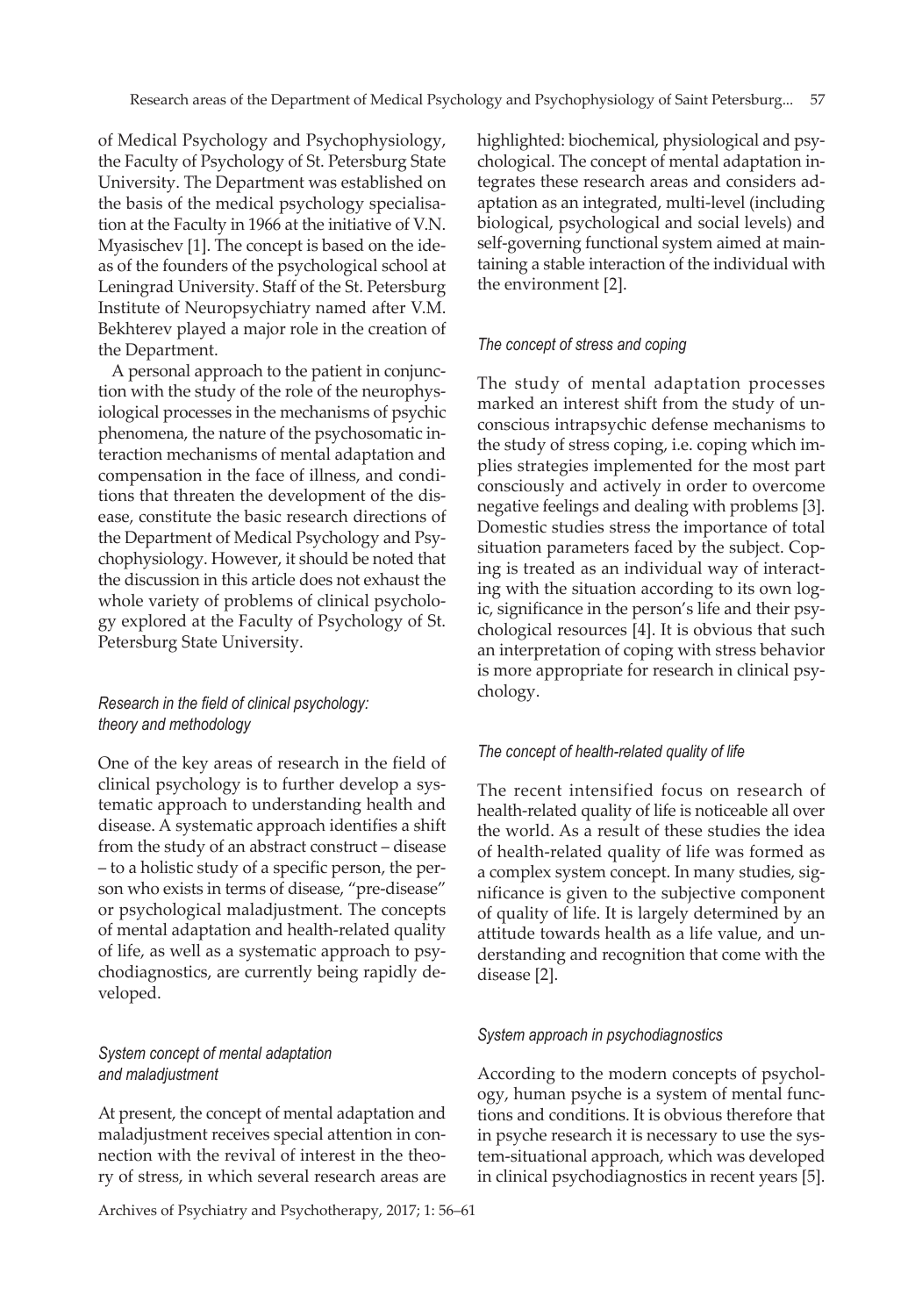This approach contrasts with the traditional integrated approach [6]. It involves the study of the nature of the system (integrated) interaction of individual functions, processes and mental states, as well as taking into account situational and contextual influences on human behavior.

# *Development of the main provision of theoretical psychology*

Looking at the fundamental research of recent years, it is necessary to highlight work related to the creation of a new field of psychology – theoretical psychology, uniting and systematizing methodological principles, categories, laws of psychology, as well as the stages of psychological research [7]. The development of the basic concepts of theoretical psychology is in its final stage; a new monograph on the topic is expected in the near future.

## *Psychological research in clinical medicine*

The term "clinical psychology" (from Greek *kline* – bed, hospital bed), although it has a much broader meaning, is often used in the traditional, historically acquired sense: the psychology of the sick person. It is also understood that its practical value is determined by the immediate needs of clinical medicine. The subject of clinical psychology is presented by the features of the patient's mental activity in their implications for pathogenesis and differential diagnosis of the disease, to optimize its treatment, secondary prevention and patient social rehabilitation.

## *Areas of research in the psychiatric clinic*

In psychiatry, the traditional tasks of applied research are search problems of increasingly narrow and reliable criteria for the differential clinical diagnosis, determining the level and structure of the intellectual, emotional and volitional defect, as well as adjusting patient behavior in various areas of expertise (judicial, military, employment), and an evaluation of the dynamics of a mental disorder following therapy. In the current circumstances, these objectives remain valid, but are filled with new content, including:

search for differential diagnostic criteria; predicting the effectiveness of rehabilitation treatment; the study of the social environment and social position of patients.

# *Areas of research in the somatic clinic*

The introduction of the tenets and methods of clinical psychology at the medical illnesses clinic occurs rapidly and is associated with a growing understanding of the role that patient personality and socio-psychological factors play in the development of disease and the treatment process. Equally important is the study of the changes that the disease brings to the current mental state of the patient and their social functioning. In this regard, current approaches to assessing the results of treatment consider therapeutic dynamics in three areas: somatic, psychological and social. Main research interests focus on the study of: changes in the mental health of patients with somatic diseases; psychological adaptation to the disease; patients' quality of life (in particular, the internal picture of the disease, psychological defense mechanisms and coping, quality of life); and the role of psychological factors in the occurrence and progression of psychosomatic diseases.

# *Psychological research in preventive medicine*

A significant role plays research aimed at secondary psychoprophylaxis in post-traumatic stress disorder, and in treatment and rehabilitation of survivors of extreme and crisis situations. Of particular importance is clinic-psychological research in children and adolescents for the prevention of deviant and self-destructive behavior, as well as targeted family research. These research areas are gaining greater social significance due to a substantial increase in the dynamics and tension of everyday life in recent years. Mental maladjustment risk factors identified in preventive research can be both subjective and objective in nature (i.e. defined as the individual characteristics of emotional responses, volitional control, coping and social factors in the environment, professional activities, etc.). Research methodology in the field of mental health risks

Archives of Psychiatry and Psychotherapy, 2017; 1: 56–61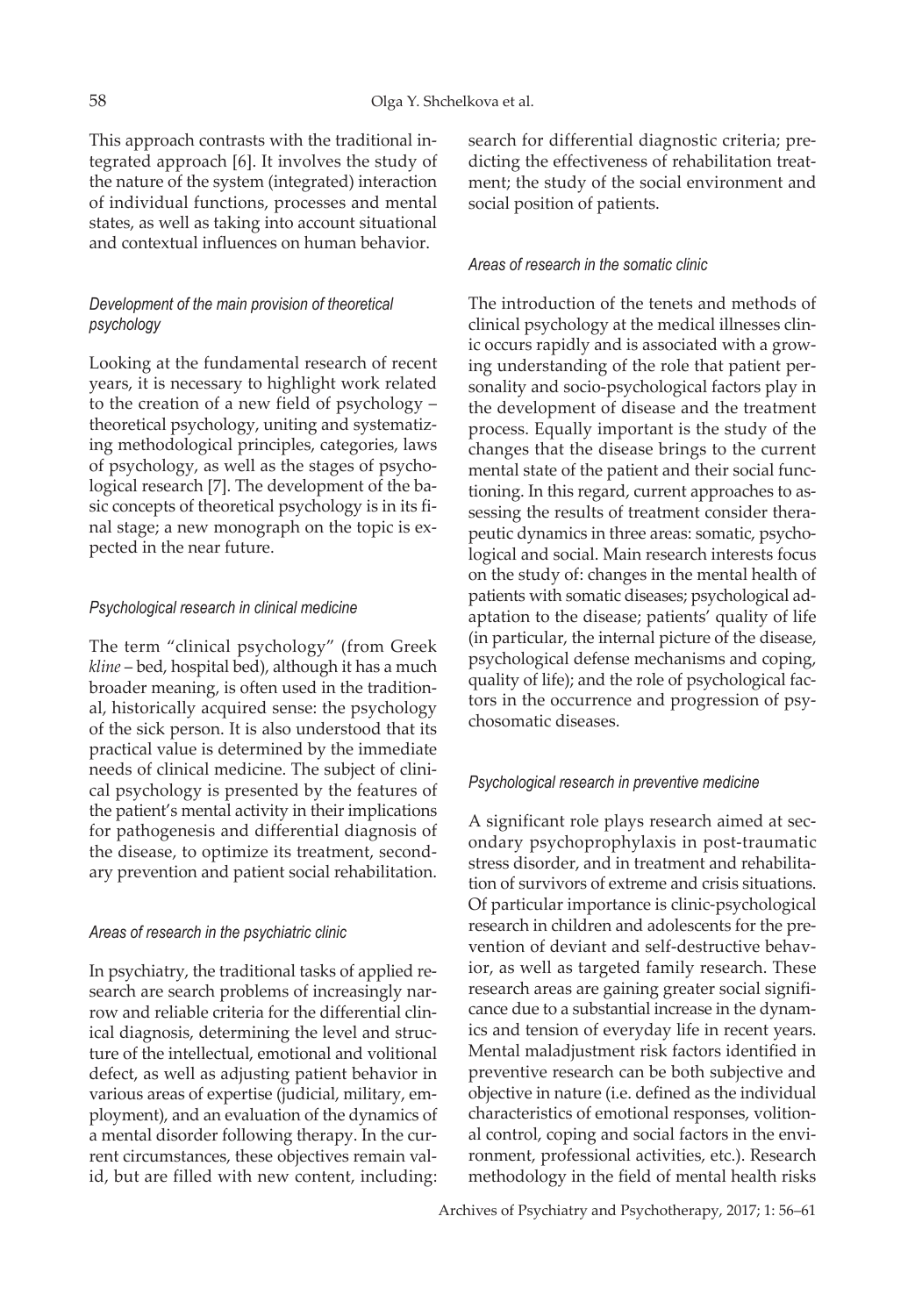is primarily based on screening, monitoring the state of health of professional groups or population groups, united by general conditions of life.

## *Research in the field of pediatric and perinatal clinical psychology*

One of the key areas of research in child clinical psychology is the study of abnormalities of mental development in children, the structure of different types of dysontogenesis [8].

Due to a sharp increase in the number of psychosomatic and somatoform disorders in children and adolescents the amount of research in recent years has increased. The studies are aimed at the difficult connection between mental and physical aspects of child development. Another direction is no less relevant in modern socio-economic conditions: the study of children and adolescents with mental and social deprivation, which is held in connection with the task of determining the basic principles and methods of psychological assistance to this category of children.

Preventative line of research in child clinical psychology is represented by work related mainly to the study of the parent–child relationship as a factor promoting and at the same time blocking the harmonious development of the child and his/her successful social adaptation.

A separate area of research and psychological practice is perinatal psychology (in its clinical and preventive aspects). The greatest number of studies in this area is dedicated to the development and evaluation of programs of psychological support for pregnant women [9]. A number of studies focus on issues around the birth of a sick child, and psychological assistance needed by families in these situations, the study of families who have lost their unborn child, as well as psychological support for families at risk of having small children [10].

## *Research on the theory and practice of psychotherapy*

One of the main areas of practice and research activity of clinical psychologists, who were trained in the psychological traditions of the St. Petersburg school, is psychotherapy. In many

Archives of Psychiatry and Psychotherapy, 2017; 1: 56–61

cases, research and development in the field of psychotherapy further the pathogenetic concept of neuroses and psychotherapy of V.N. Myasischev [11]. The main task of pathogenetic psychotherapy of neuroses is to reconstruct and restore the broken system of patient relations. The basis for this is an awareness of the patient's own personality characteristics and system of relations, as well as the relationship between these characteristics and disease.

With the development of group personalityoriented (reconstructive) psychotherapy the fullest realization of its basic tasks became possible. The particular task was achieving positive change in various aspects of attitude to self. This change represents the beginning of more profound positive improvements in the relations system in general.

The Department of Medical Psychology and Psychophysiology has for many years conducted research, in collaboration with a number of medical institutions (primarily – the V.M. Bekhterev Research Institute), on the effectiveness of different types and forms of therapy, focusing on the dynamics of a variety of psychological parameters: self-esteem, coping mechanisms, intrapsychic and interpersonal conflicts, basic beliefs and irrational attitudes, and so on.

In recent years, increased attention has been paid to short-term forms of psychotherapy, both individual and group therapy. At the same time, short-term clinical and psychological interventions are becoming more common. These types of intervention, in contrast to short-term psychotherapy that lasts about 15–20 sessions, are limited to 1–2 meetings. They are used most often in order to create a healthy lifestyle or motivation for treatment (i.e. in patients with alcohol addiction, in fetal alcohol syndrome prevention [12-13].

### *Research in psychophysiology*

The overall theme of research carried out at the laboratory of psychophysiology of the Faculty of Psychology of St. Petersburg State University is an exploration of physiological mechanisms of psychic phenomena. Consequently, the basic research is related to mental phenomena modeling. In the context of understanding the ori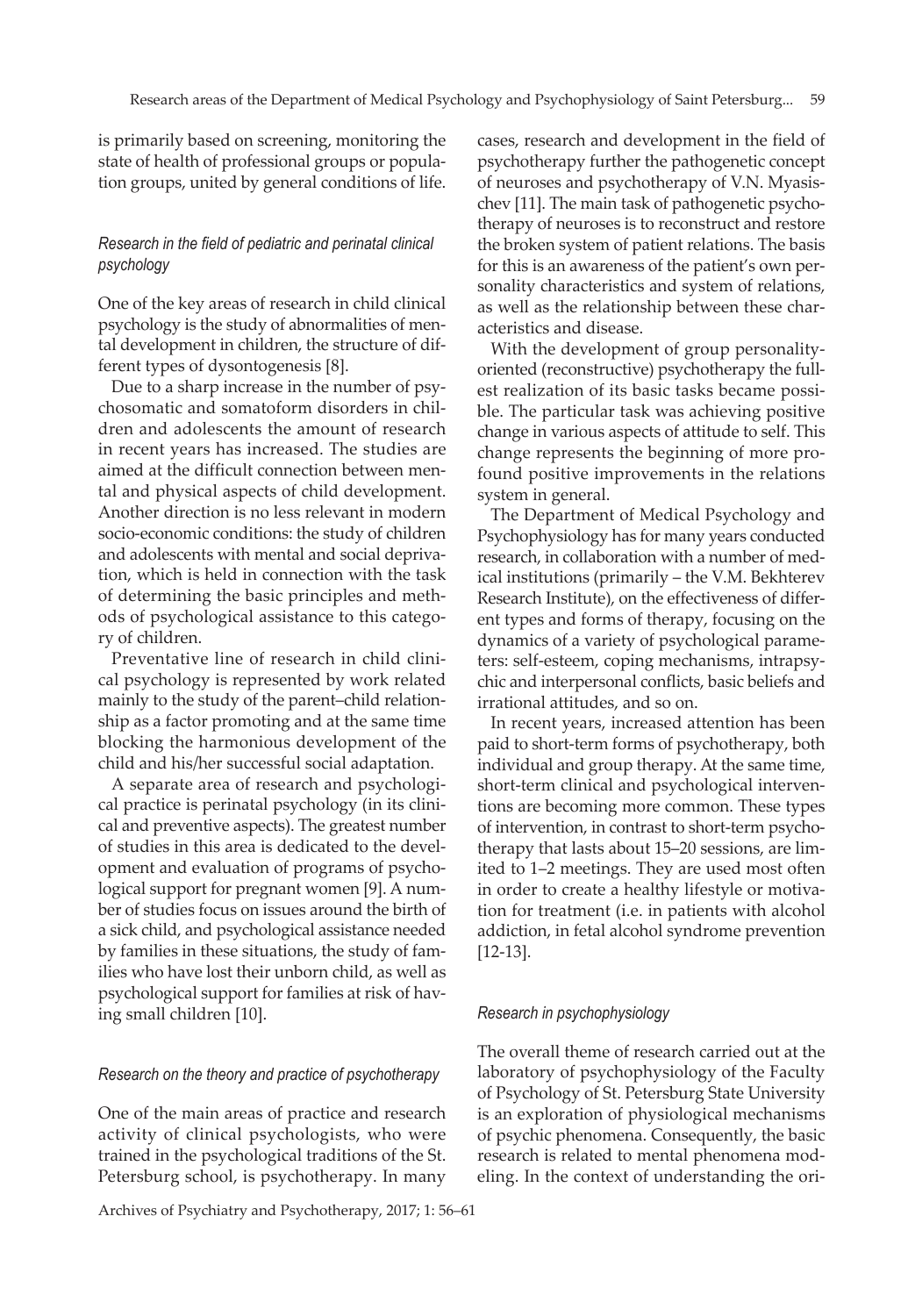gin of the psyche as a natural phenomenon, the physiological mechanisms of consciousness [14], emotions [15] and speech [16] were studied. Mathematical modeling was applied in the processes of interaction of the modules of the nervous system and the formation of the simplest of psychic phenomena on the basis of this interaction; performance testing and optimization of a mathematical model of a neural network was conducted, describing how brain centers interact [17]. The new directions of this scientific work are applied cognitive and clinical psychophysiology.

#### *Development of methods for clinical psychodiagnostics*

A broad spectrum of methods of experimental and clinical-psychological research are available to study the scientific and practical problems of clinical psychology [18]. However, the development of their own research methods for the study of IQ is a priority, and of great importance in the practical work of a clinical psychologist, especially in expert practice.

Among the new developments in the field of IQ diagnostics is an adapted method called the "test of intellectual potential", which is a monomeric tool for a rapid assessment of non-verbal intelligence, and the potential for its development in school-age children and adolescents [19]. With regulatory assessment, another test, developed at the national sample, the Intellectual Potential Test, can be effective in solving various problems of clinical and educational (correctional) psychology. With regard to the field of adult cognitive deficits a re-standardized technique called "Complex Figure Rey – Osterreith" is notable [20].

For the purpose of personal diagnostics, in recent years the V.M. Bekhterev Research Institute, in collaboration with the Laboratory of Clinical Psychology, developed a number of original psychometric tests, scales and methods, such as the Neurotic Personality Traits Questionnaire [21], The Level of Social Frustration method [2], The Level of Neurotic Asthenia Questionnaire [2], Attitudes to Disease method [22], and the Semantic Differential of Time method [23]. Widely used in clinical and preventive medicine are tests created in other countries and adapted for Russian: Coping Strategies Questionnaire [24], the Toronto Alexithymia Scale [2], the Symptomatic Questionnaire of Neurotic Disorders [18] and others.

An important area is the development and improvement of tests for monitoring mental health and early diagnosis of mental disorders [25] as well as addictive and suicidal behavior [26]. Among the new developments are creative methods of determining psychological traits based on situational speech and texts [16], and the validity of psychological testing based on psychophysiological criteria [27].

At the moment it becomes obvious that one of the possible directions in the development of clinical psychodiagnostic methods is connected with the opportunities offered by the continuous development of computer and information technology. A particularly valuable development concerns the psychodiagnostic information expert systems, based on a holistic coverage of various aspects of psychodiagnostics and the psychological characteristics studied.

#### **CONCLUSION**

Currently, research in the field of clinical psychology practice is in demand. Clinical psychology is increasingly establishing itself as an independent professional activity of psychologists, a study of the whole of the human personality and its role in the occurrence, course, prevention and treatment of a variety of diseases and conditions of mental maladjustment, both conventional and related to the new stage of progress. The scientific research of the Department of Medical Psychology and Psychophysiology, St. Petersburg State University, has made significant contributions in this area.

#### **REFERENCES**

- 1. Serebryakova RO. Actual problems of clinical psychology and psychophysiology. Ananievskie Chtenia Conference, Saint Petersburg. Saint Petersburg State University Publication; 2004: 268–272.
- 2. Wasserman LI, Trifonova EA, Schelkova OJ. Psychological diagnostics and correction in somatic clinic: practical tutorial. Saint Petersburg: Rech; 2011: 271.